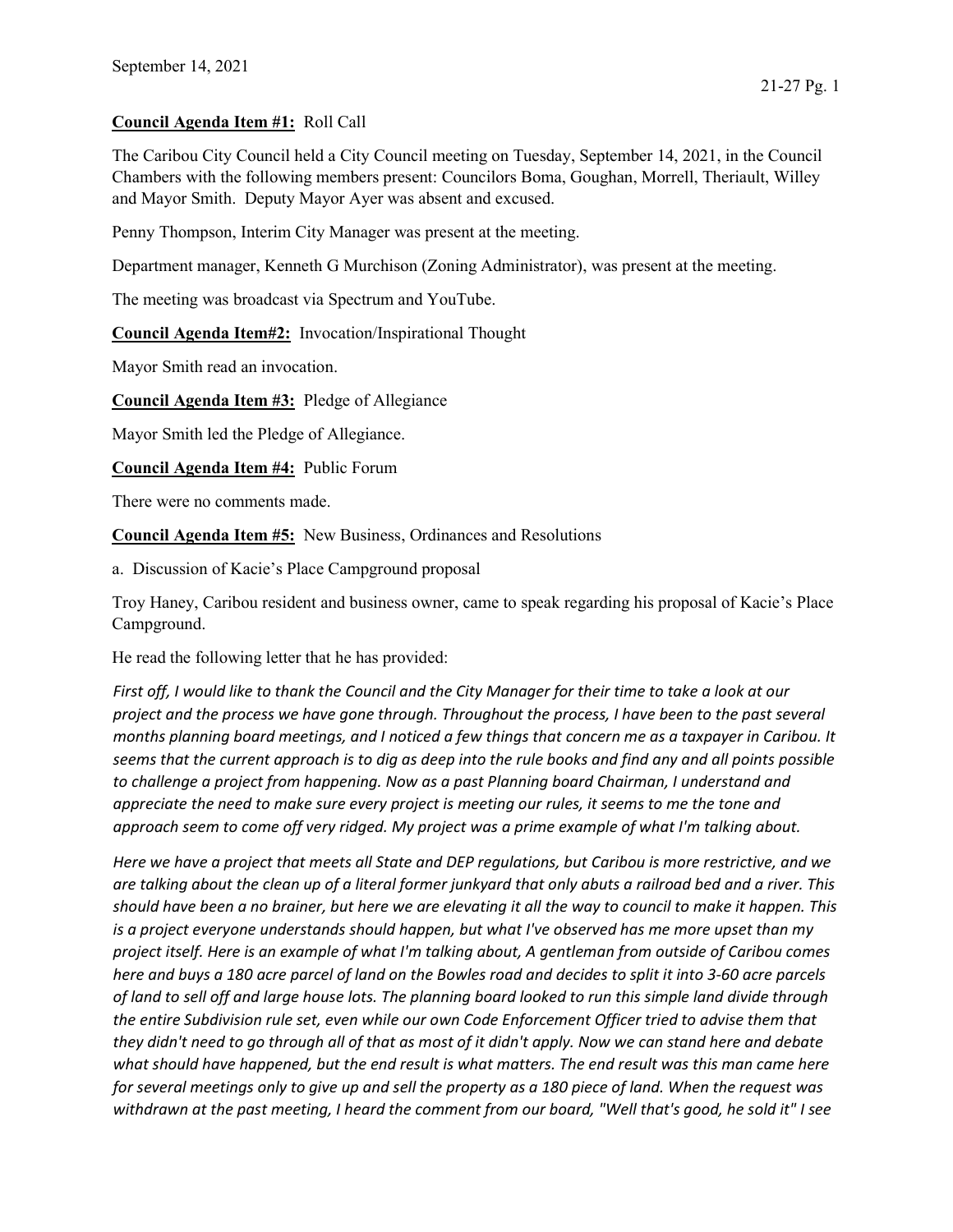it a little differently, as it's not good, because we had a land developer from outside our town willing to spend the money to survey and split a large parcel of land into 3 lots and that could have been 3 lots sold that could have been 3 new houses in Caribou that now will be most likely 1 lot with one house, So I ask you is that good for Caribou and does anyone think this developer will come back to Caribou? It's a missed opportunity, that's what it is and our town needs to react with more urgency to make these things happen instead of being a road block. I also noticed at the last meeting that the CEO was bringing forward a new project that a young businessman in town will be looking to build 3-4 cabins to rent out to sledders and vacationers along the Madawaska River and again it seemed the board was confused on how to handle this project. The direction is that this project needs to go through a subdivision, which makes no sense as it is all owned by one owner. This is more of a hotel/lodging project and shouldn't be looked at as mutli family housing as they board was discussing. I hope they figure it out and don't delay this person's project the way they did mine.

I have to tell you, I have grown up my whole life in Caribou, and this is my home. I have been blessed by the support of the local community, shopping at our store and supporting my business, but when I left the meeting last week, knowing that the project I proposed was denied, I was so angry with the whole situation. This project for us isn't about making money, it is about trying to do our part to give back. I truly believe that the waterfront property is under utilized in our town. I believe in it so much that I

wanted to put my money where my mouth was as I have been pushing this idea for years. This was my chance to hopefully give that area a jumpstart and show others what could be done in an area that needs attention. I got home and my first reaction was to say the heck with this town and just sell off my building and property and move my business to another town. Think about that for a minute, I've grown up here, I been committed to my town by being a firefighter emt, I served on the planning board, I've donated to our schools several different ways, and so on... What I'm trying to say is I'm committed to this place I call home and I was ready to throw the towel in over this process. Imagine if you were new to this own or trying to bring a business here from outside. You would say the heck with this town and away you would go. As I sat there stewing on this, I thought about it a bit and decided that this wasn't the right approach. What I needed to be is part of the solution and not give into the problem. And this is what brings me to this presentation tonight.

I believe our town needs an attitude adjustment at almost every level, I've watch local groups get together and try to separate the town and then seen other groups try to pick apart everything that the other side does from what shoes are being worn to a meeting and so on. I've watched the planning board almost discourage projects from happening that would increase our tax base and improve our town and our council works hard, but it seems to focus more on what they disagree about more than working on solutions. My point is we can all do better, this is Caribou, Maine, population 7500 not a big city. We need to remember that the comments we post on social media and our comments and actions at meetings are seen by the public outside of Caribou and if I were looking to relocate a business and took a look at the things going on here, I would look around for a town that has their stuff together. We need to show strong leadership and demonstrate that Caribou is a place you want to live and have a business. Attitude is everything and I hope we can change this to feel like we are Saying Welcome to Caribou, How can we help you open your business here.

We continue to discuss how to cut taxes and save money. We squeeze every department for every nickel we can save, and that's all ok, but it is the only place we focus on. We did away with our Chamber of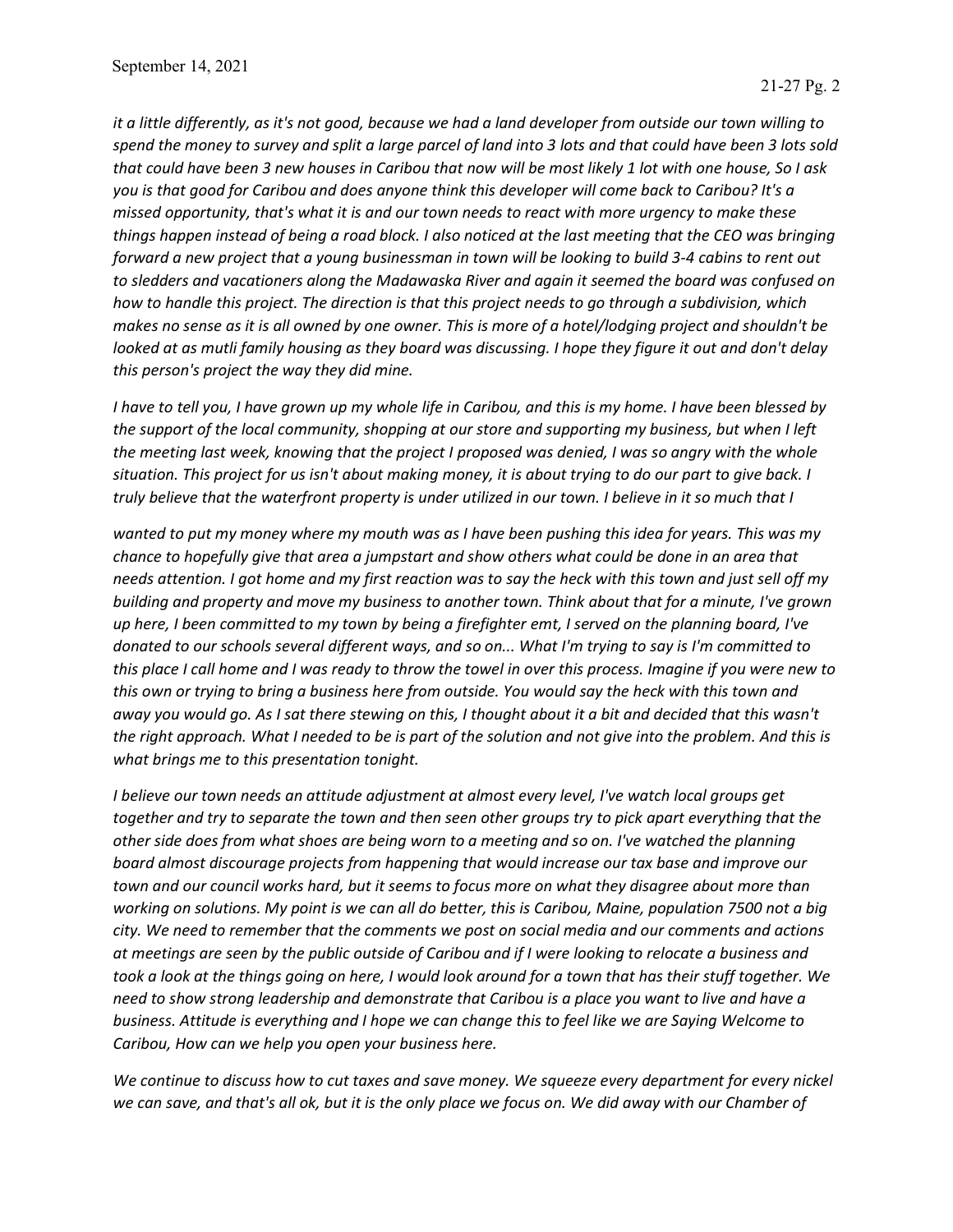Commerce and eliminated economic development positions from our city to save tax dollars and now we have no one working to bring businesses here. We need to get back to investing the time and money necessary to reach out and bring businesses to Caribou. How can we grow a garden if we never plant a seed? You can't and if we can turn all of the negative energy into a positive approach we can make a difference.

In the coming weeks I will be starting a new citizen based group that will look to support a positive approach to not only find opportunities, but also look to work with our planning board, council, and city management to inspire a positive environment for opportunities to happen. This is not a problem created by one part of our city. It is not up to the city to provide all the answers and ideas. This is the responsibility of everyone in our community to try to help where they can. It might be a simple as sharing a positive post on social media about something great in our community. I could be sharing an idea to be considered, it could be a group planting flowers and cleaning up a neighborhood. Think of all the simple things that can be done to make it better for everyone. Here are a few actional steps for us to get started to better understand where our challenges are:

- 1. Run a few survey's to better understand the perception and vibe that the community has of Caribou and its willingness to work together.
- 2. Create a group of people that want to see positive change and work together to make a difference by supporting change through the collaboration of our city boards and officials. 3. Perform a SWOT analysis to outline Caribou's Strengths, Weakness's, Opportunities and Threats
- 4. Creation of a team that is willing to guide and support entrepreneurs through the start up process at the very point of entry with our planning board. The goal will be to meet the needs of the city as well as the business person.
- 5. Work with the city to induce a change in rules and regulations that invite people to come here. Caribou needs to be Open for Business.

This is just a start and I will be bringing more ideas forward as we get established in the coming weeks. I appreciate you all listening to my spiel, and I hope that everyone gets involved to make this a success as our town is counting on this to happen. I'm committed to Caribou today as much as I ever have been, and when I put my mind to something, I generally look to succeed and get the job done. This is not a project I can do on my own, so I'm calling out to other citizens with different view points to get involved. If I offended anyone with my talking points, I apologize, but we are long overdue to make these changes to get things happening on a positive way. Thank you to the council for allowing me to speak tonight.

Steve Wentworth, a member of the planning board, explained that what is needed to be able to have the project continue considering the strict guidelines of the ordinance would be to have council issue a letter of Consent with no contest allowing for the project to be continued. He also suggested that the ordinance be re-written to align with the State.

Councilor Morrell commented that he agrees and that we should go by the state requirements for this project as well.

Councilor Willey questioned if they need an actual letter to be able to continue, and why are we so much stricter then the state guidelines.